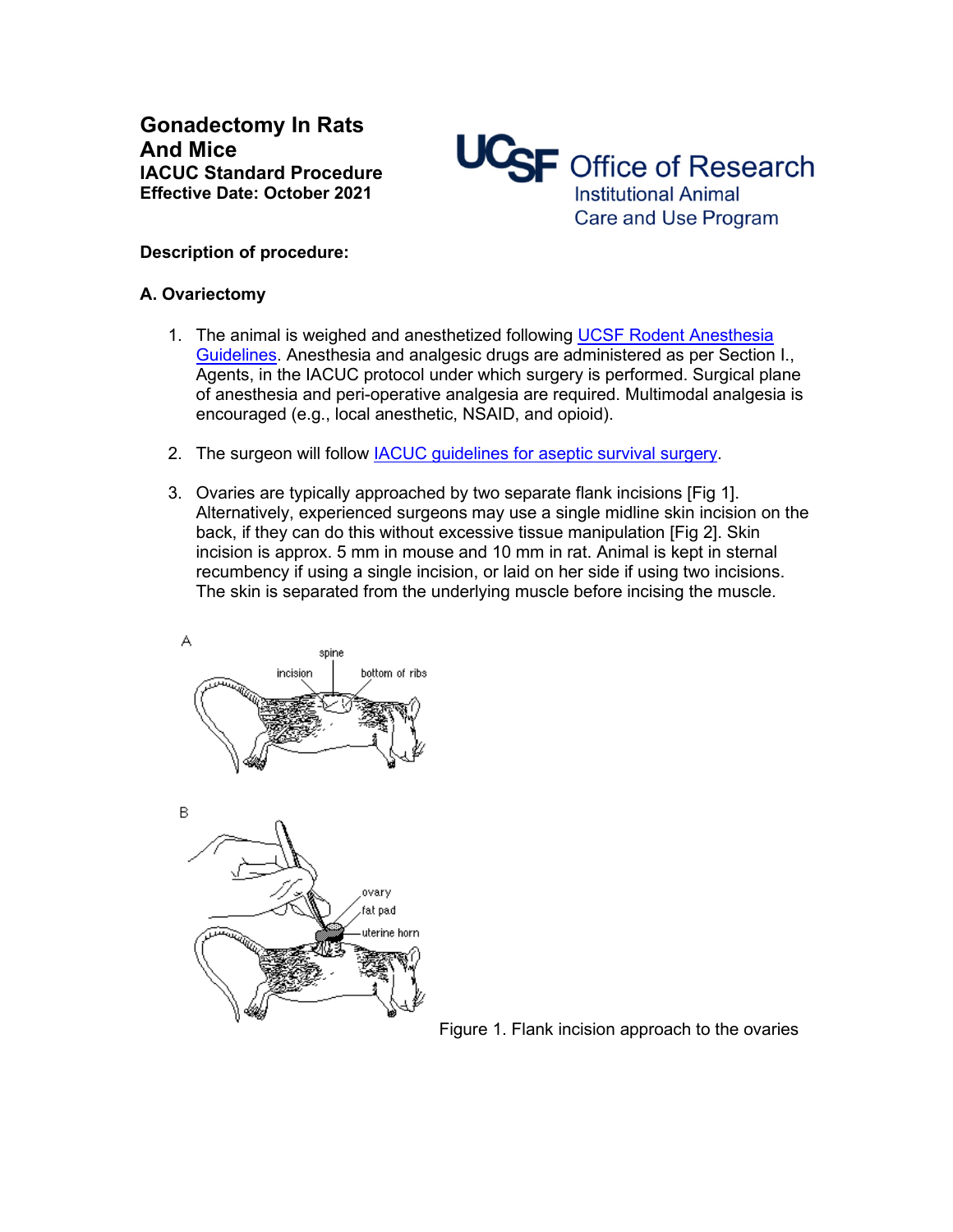

Figure 2. Single incision approach to the ovaries

- 4. Before making the incision through the muscle overlying the ovary, the surgeon confirms the location of the ovarian fat pad which is sometimes visible under the muscle. Rather than cutting the muscle, the tip of small double-sharp iridectomy scissors is inserted just through the muscle layer to separate the muscle fibers by opening the scissors in a dorsal ventral direction.
- 5. The ovary is gently pulled through the incision with a blunt forceps by grasping the fat pad surrounding it. A hemostat or similar is placed at the boundary between the oviduct and uterus, a ligature placed just below the hemostat (next to the uterus) and a cut is made just above the hemostat. Once the ovary and oviduct are removed, the hemostat is released and hemostasis is verified before letting go the uterus and allowing it to return to the abdomen. Muscle layer is closed, usually with absorbable suture. Skin is closed with suture or wound clips.
- 6. For the standard two-incision approach, the animal is turned over, and the second side treated as the first was done.
- 7. Anesthetic recovery follows UCSF Rodent Anesthesia Guidelines.

## **B. Orchiectomy**

- 1. The animal is weighed and anesthetized following [UCSF Rodent Anesthesia](https://iacuc.ucsf.edu/sites/g/files/tkssra751/f/wysiwyg/Guideline%20-%20Anesthesia%20-%20Rodents.pdf)  [Guidelines.](https://iacuc.ucsf.edu/sites/g/files/tkssra751/f/wysiwyg/Guideline%20-%20Anesthesia%20-%20Rodents.pdf) Anesthesia and analgesic drugs are administered as per Section I., Agents, in the IACUC protocol under which surgery is performed. Surgical plane of anesthesia and peri-operative analgesia are required. Multimodal analgesia is encouraged (e.g., local anesthetic, NSAID, and opioid).
- 2. The surgeon will follow [IACUC guidelines for aseptic survival surgery.](https://iacuc.ucsf.edu/sites/g/files/tkssra751/f/wysiwyg/GUIDELINE%20-%20Surgery%20Guidelines%20-%20Rodents%20%285%29.pdf)
- 3. Two approaches are possible: a single transverse incision at the caudal abdomen, or a single midline incision on the scrotal sac. [Fig 3] Skin is separated from the muscle layer, then a similar transverse incision is made through muscle. Alternatively, the surgeon may push both testes down into the scrotum by gentle pressure on the abdomen and make a 5 mm incision through the scrotal skin and the underlying tunica.